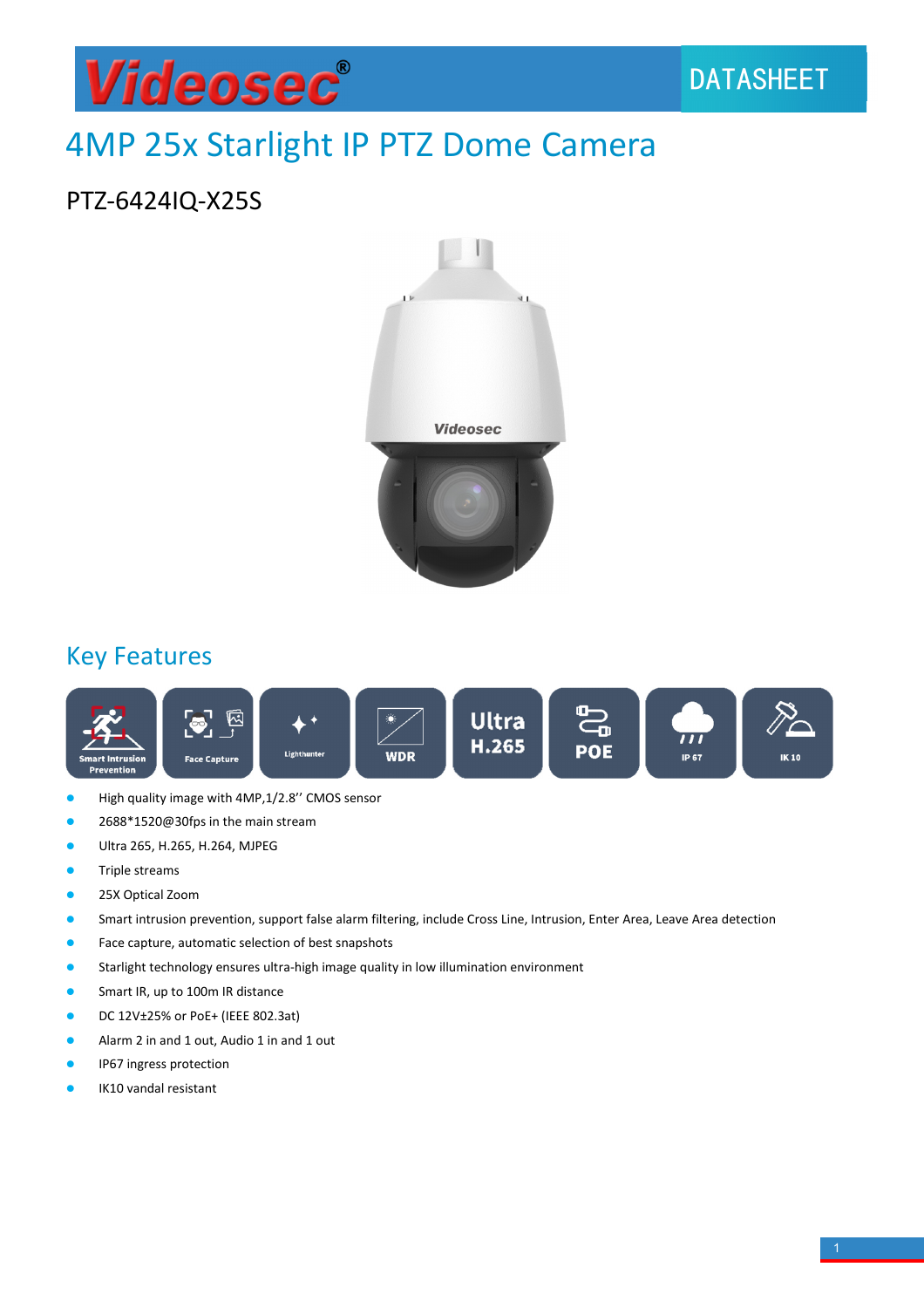# Videosec®

### • Specifications

|                                   | PTZ-6424IQ-X25S                                                          |                                               |             |               |              |  |  |
|-----------------------------------|--------------------------------------------------------------------------|-----------------------------------------------|-------------|---------------|--------------|--|--|
| Camera                            |                                                                          |                                               |             |               |              |  |  |
| Sensor                            |                                                                          | 1/2.8", 4.0 megapixel, progressive scan, CMOS |             |               |              |  |  |
| Min. Illumination                 | Colour: 0.003 Lux (F1.5, AGC ON)                                         |                                               |             |               |              |  |  |
|                                   | 0 Lux with IR                                                            |                                               |             |               |              |  |  |
| Day/Night                         | IR-cut filter with auto switch (ICR)                                     |                                               |             |               |              |  |  |
| Shutter                           | Auto/Manual, 1 ~ 1/100000s                                               |                                               |             |               |              |  |  |
| <b>WDR</b>                        | 120dB                                                                    |                                               |             |               |              |  |  |
| S/N                               | >56dB                                                                    |                                               |             |               |              |  |  |
| Lens                              |                                                                          |                                               |             |               |              |  |  |
| Lens type                         | 4.8 ~ 120mm, AF automatic focusing and motorized zoom lens               |                                               |             |               |              |  |  |
| Digital Zoom                      | 16                                                                       |                                               |             |               |              |  |  |
| Optical Zoom                      | 25                                                                       |                                               |             |               |              |  |  |
| Iris                              | Auto; F1.5 ~ F3.8                                                        |                                               |             |               |              |  |  |
| Angle of View (H)                 | 52.20°~2.74°                                                             |                                               |             |               |              |  |  |
| Angle of View (V)                 | 30.81°~1.54°                                                             |                                               |             |               |              |  |  |
| Angle of View (O)                 | 64.20°~3.23°                                                             |                                               |             |               |              |  |  |
| <b>DORI</b>                       |                                                                          |                                               |             |               |              |  |  |
|                                   | Lens (mm)                                                                | Detect (m)                                    | Observe (m) | Recognize (m) | Identify (m) |  |  |
| <b>DORI Distance</b>              | 4.8                                                                      | 119.3                                         | 47.7        | 23.9          | 11.9         |  |  |
|                                   | 120                                                                      | 2475.0                                        | 990.0       | 495.0         | 247.5        |  |  |
| Illuminator                       |                                                                          |                                               |             |               |              |  |  |
| IR Range                          | Up to 100m IR range                                                      |                                               |             |               |              |  |  |
| Wavelength                        | 850nm                                                                    |                                               |             |               |              |  |  |
| IR On/Off Control                 | Auto/Manual                                                              |                                               |             |               |              |  |  |
| Video                             |                                                                          |                                               |             |               |              |  |  |
| Video Compression                 | Ultra 265, H.265, H.264, MJPEG                                           |                                               |             |               |              |  |  |
|                                   | Main Stream: 4MP (2688*1520), Max 30fps;                                 |                                               |             |               |              |  |  |
| Frame Rate                        | Sub Stream: 2MP (1920*1080), Max 30fps;                                  |                                               |             |               |              |  |  |
|                                   | Third Stream: D1 (720*576), Max 30fps;                                   |                                               |             |               |              |  |  |
| Video Bit Rate                    | 128 Kbps~16 Mbps                                                         |                                               |             |               |              |  |  |
| U-code                            | Support                                                                  |                                               |             |               |              |  |  |
| ROI                               | Support                                                                  |                                               |             |               |              |  |  |
| Video Stream                      | Triple streams                                                           |                                               |             |               |              |  |  |
| <b>OSD</b>                        | Up to 8 OSDs                                                             |                                               |             |               |              |  |  |
| Privacy Mask                      | 24 areas, up to 4 areas per scene                                        |                                               |             |               |              |  |  |
| Image                             |                                                                          |                                               |             |               |              |  |  |
| White Balance                     | Auto/Outdoor/Fine Tune/Sodium Lamp/Locked/Auto2                          |                                               |             |               |              |  |  |
| <b>Digital Noise</b><br>Reduction | 2D/3D DNR                                                                |                                               |             |               |              |  |  |
| Smart IR                          | Support                                                                  |                                               |             |               |              |  |  |
| Flip                              | Normal/Flip Vertical/Flip Horizontal/180°/90°Clockwise/90°Anti-clockwise |                                               |             |               |              |  |  |
| <b>HLC</b>                        | Support                                                                  |                                               |             |               |              |  |  |
| <b>BLC</b>                        | Support                                                                  |                                               |             |               |              |  |  |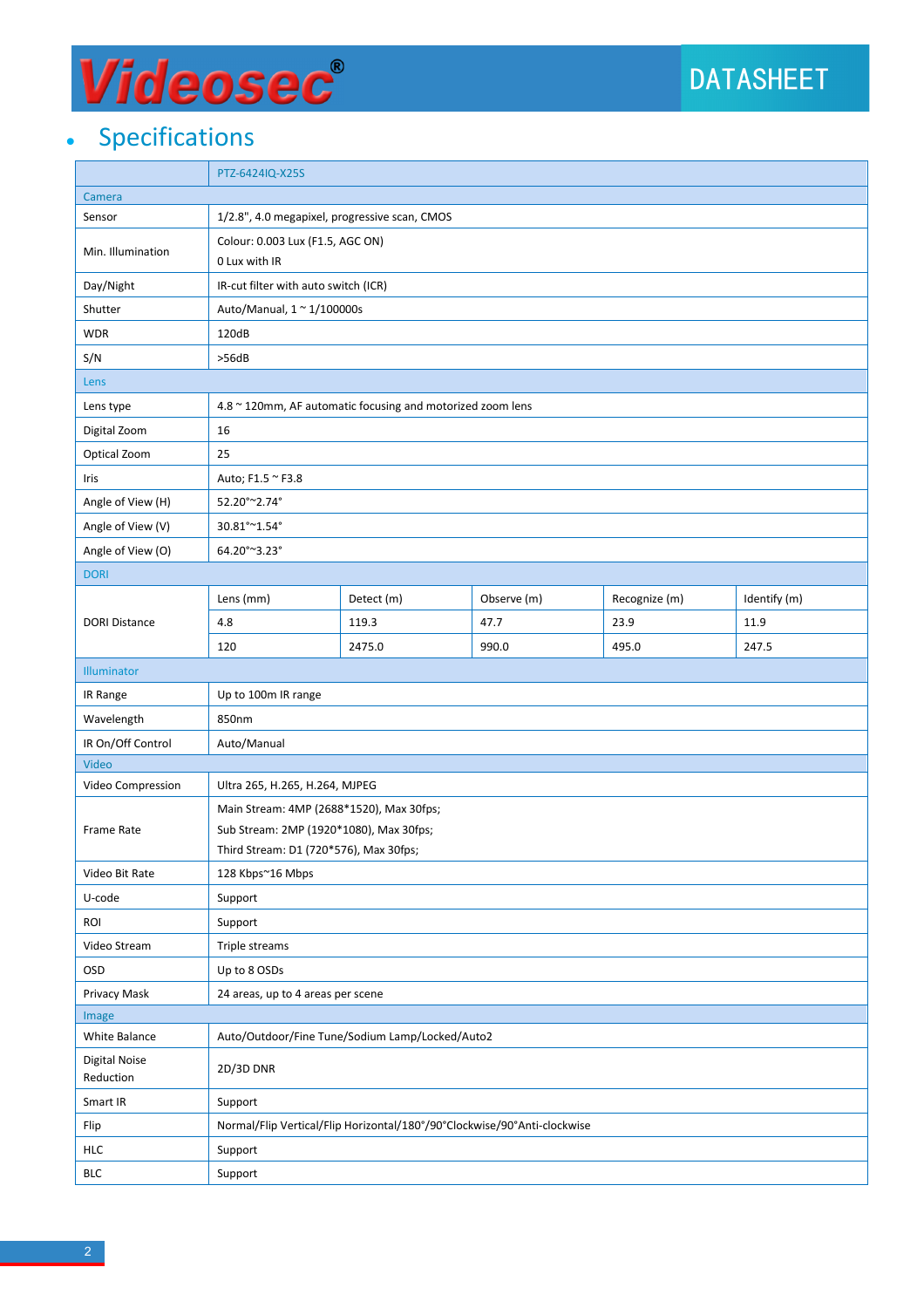# Videosec®

## DATASHEET

| Defog                         | <b>Digital Defog</b>                                                                                                                                                                                          |  |  |  |
|-------------------------------|---------------------------------------------------------------------------------------------------------------------------------------------------------------------------------------------------------------|--|--|--|
| Intelligent                   |                                                                                                                                                                                                               |  |  |  |
| Smart Intrusion<br>Prevention | Support false alarm filtering: Line crossing detection, Intrusion detection, Region entrance detection, Region exit detection                                                                                 |  |  |  |
| <b>Face Capture</b>           | Support                                                                                                                                                                                                       |  |  |  |
| People Counting               | Support                                                                                                                                                                                                       |  |  |  |
| <b>Events</b>                 |                                                                                                                                                                                                               |  |  |  |
| <b>Basic Detection</b>        | Motion detection, Audio detection, Tampering Alarm                                                                                                                                                            |  |  |  |
| <b>Auto Tracking</b>          | Support                                                                                                                                                                                                       |  |  |  |
| <b>General Function</b>       | Watermark, IP Address Filtering, Alarm input, Alarm output, Access Policy, ARP Protection, RTSP Authentication,<br><b>User Authentication</b>                                                                 |  |  |  |
| Audio                         |                                                                                                                                                                                                               |  |  |  |
| <b>Audio Compression</b>      | G.711U, G.711A                                                                                                                                                                                                |  |  |  |
| Audio Bitrate                 | 64 Kbps                                                                                                                                                                                                       |  |  |  |
| Two-way Audio                 | Support                                                                                                                                                                                                       |  |  |  |
| Suppression                   | Support                                                                                                                                                                                                       |  |  |  |
| Sampling Rate                 | 8 kHz                                                                                                                                                                                                         |  |  |  |
| <b>Storage</b>                |                                                                                                                                                                                                               |  |  |  |
| <b>Edge Storage</b>           | Micro SD, up to 256 GB                                                                                                                                                                                        |  |  |  |
| Network Storage               | ANR, NAS(NFS)                                                                                                                                                                                                 |  |  |  |
| <b>Network</b>                |                                                                                                                                                                                                               |  |  |  |
| Protocols                     | IPv4, IGMP, ICMP, ARP, TCP, UDP, DHCP, PPPoE, RTP, RTSP, RTCP, DNS, DDNS, NTP, FTP, UPnP, HTTP, HTTPS, SMTP, 802.1x,<br>SNMP, QoS, RTMP, SSL/TLS                                                              |  |  |  |
| Compatible Integration        | ONVIF (Profile S, Profile G, Profile T), API, SDK                                                                                                                                                             |  |  |  |
| User/Host                     | Up to 32 users. 2 user levels: administrator and common user                                                                                                                                                  |  |  |  |
| Security                      | Password protection, Strong password, HTTPS encryption, Export operation logs, Basic and digest authentication for RTSP,<br>Digest authentication for HTTP, TLS 1.2, WSSE and digest authentication for ONVIF |  |  |  |
|                               | GuardStation                                                                                                                                                                                                  |  |  |  |
| Client                        | GuardView                                                                                                                                                                                                     |  |  |  |
|                               | GuardLive                                                                                                                                                                                                     |  |  |  |
| Web Browser                   | Plug-in required live view: IE9+, Chrome 41 and below, Firefox 52 and below                                                                                                                                   |  |  |  |
| Pan & Tilt                    |                                                                                                                                                                                                               |  |  |  |
| Pan Range                     | 360° (endless)                                                                                                                                                                                                |  |  |  |
| Pan Speed                     | $0.1^{\circ}/s \approx 200^{\circ}/s$                                                                                                                                                                         |  |  |  |
|                               | Preset speed: 240°/s                                                                                                                                                                                          |  |  |  |
| <b>Tilt Range</b>             | $-15^{\circ}$ ~ 90° (auto reverse)                                                                                                                                                                            |  |  |  |
| <b>Tilt Speed</b>             | $0.1^{\circ}/s \approx 120^{\circ}/s$                                                                                                                                                                         |  |  |  |
|                               | Preset speed: 200°/s                                                                                                                                                                                          |  |  |  |
| Number of Presets             | 1024                                                                                                                                                                                                          |  |  |  |
| Patrol                        | Preset patrol, Route patrol, Recorded patrol                                                                                                                                                                  |  |  |  |
| Patrol Stay Time              | 15s~1800s                                                                                                                                                                                                     |  |  |  |
| Preset Image Freeze           | Support                                                                                                                                                                                                       |  |  |  |
| Home Position<br>Support      |                                                                                                                                                                                                               |  |  |  |
| Interface                     |                                                                                                                                                                                                               |  |  |  |
| Audio I/O                     | 1/1                                                                                                                                                                                                           |  |  |  |
| Alarm I/O                     | 2/1                                                                                                                                                                                                           |  |  |  |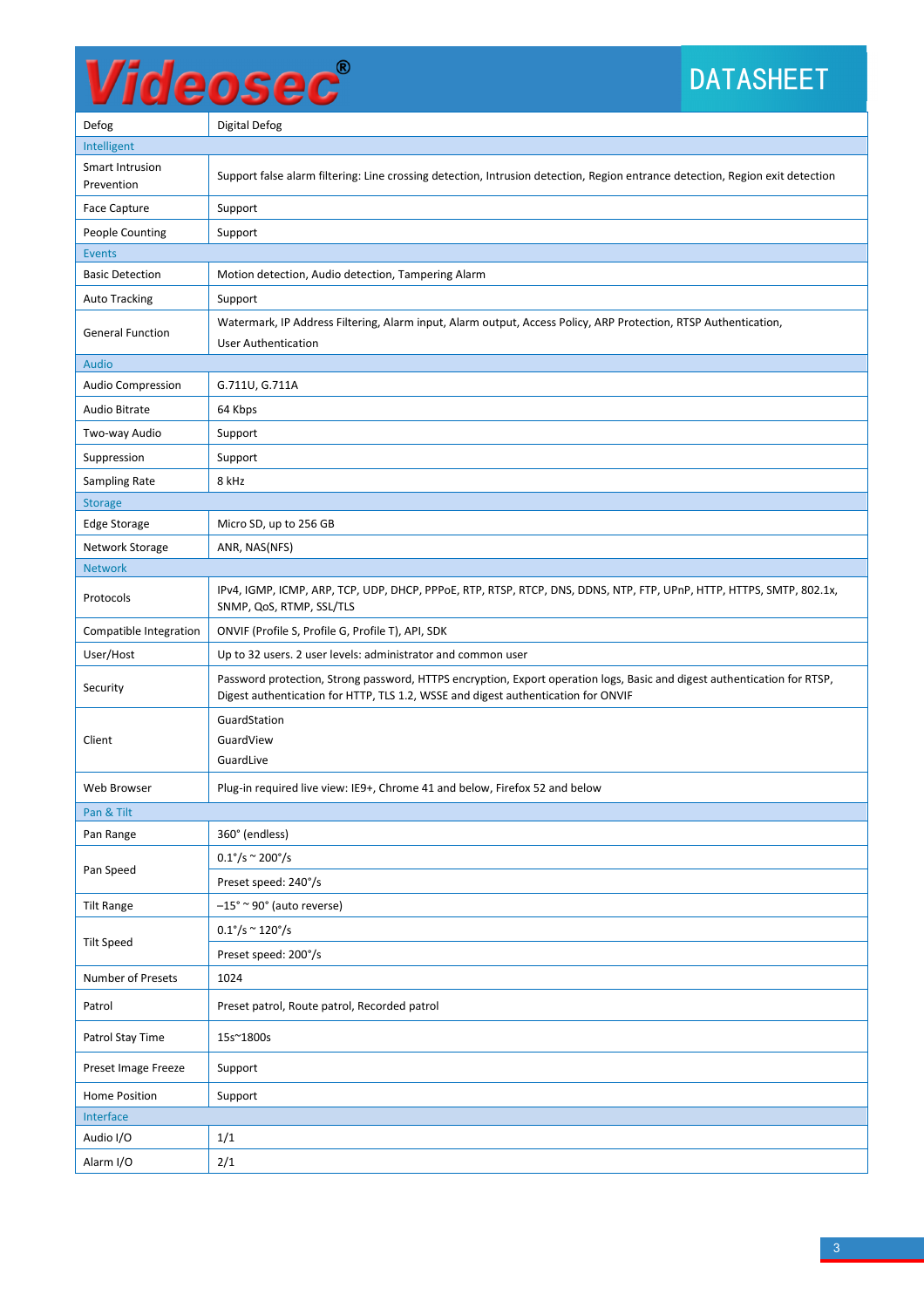## DATASHEET

| Serial Port                  | 1 RS485                                                                                    |  |  |  |  |
|------------------------------|--------------------------------------------------------------------------------------------|--|--|--|--|
| <b>Network</b>               | 1 * RJ45 10M/100M Base-TX Ethernet                                                         |  |  |  |  |
| Video Output                 | 1 BNC                                                                                      |  |  |  |  |
| Certification                |                                                                                            |  |  |  |  |
| <b>EMC</b>                   | FCC Part 15                                                                                |  |  |  |  |
|                              | EN 55032:2015                                                                              |  |  |  |  |
|                              | EN 55024:2010                                                                              |  |  |  |  |
|                              | EN 61000-3-2:2014                                                                          |  |  |  |  |
|                              | EN 61000-3-3-2013                                                                          |  |  |  |  |
| Safety                       | IEC 62368-1                                                                                |  |  |  |  |
|                              | EN 62368-1                                                                                 |  |  |  |  |
|                              | UL 60950-1                                                                                 |  |  |  |  |
| Environment                  | CE-ROHS (2011/65/EU;(EU)2015/863); WEEE (2012/19/EU); REACH (Regulation (EC) No 1907/2006) |  |  |  |  |
| Protection                   | Ingression protection: IP67 (IEC 60529-2013)                                               |  |  |  |  |
|                              | Vandal resistant: IK10 (IEC 62262:2002)                                                    |  |  |  |  |
| General                      |                                                                                            |  |  |  |  |
|                              | DC12V(±25%,3A), PoE+(IEEE 802.3at)                                                         |  |  |  |  |
| Power                        | Power consumption: MAX 21W                                                                 |  |  |  |  |
| Power Interface              | $\emptyset$ 5.5mm coaxial power plug                                                       |  |  |  |  |
| Dimensions $(\emptyset x H)$ | Ø166 x 295mm                                                                               |  |  |  |  |
| Weight                       | 3.05kg(6.72lb)                                                                             |  |  |  |  |
| <b>Working Environment</b>   | -40°C~70°C, Humidity: ≤95% RH (non-condensing)                                             |  |  |  |  |
| <b>Storage Environment</b>   | -40°C~70°C, Humidity: ≤95% RH (non-condensing)                                             |  |  |  |  |
| <b>Surge Protection</b>      | 6KV                                                                                        |  |  |  |  |
| Vandal Resistant             | <b>IK10</b>                                                                                |  |  |  |  |
| <b>Ingress Protection</b>    | <b>IP67</b>                                                                                |  |  |  |  |
| <b>Reset Button</b>          | Support                                                                                    |  |  |  |  |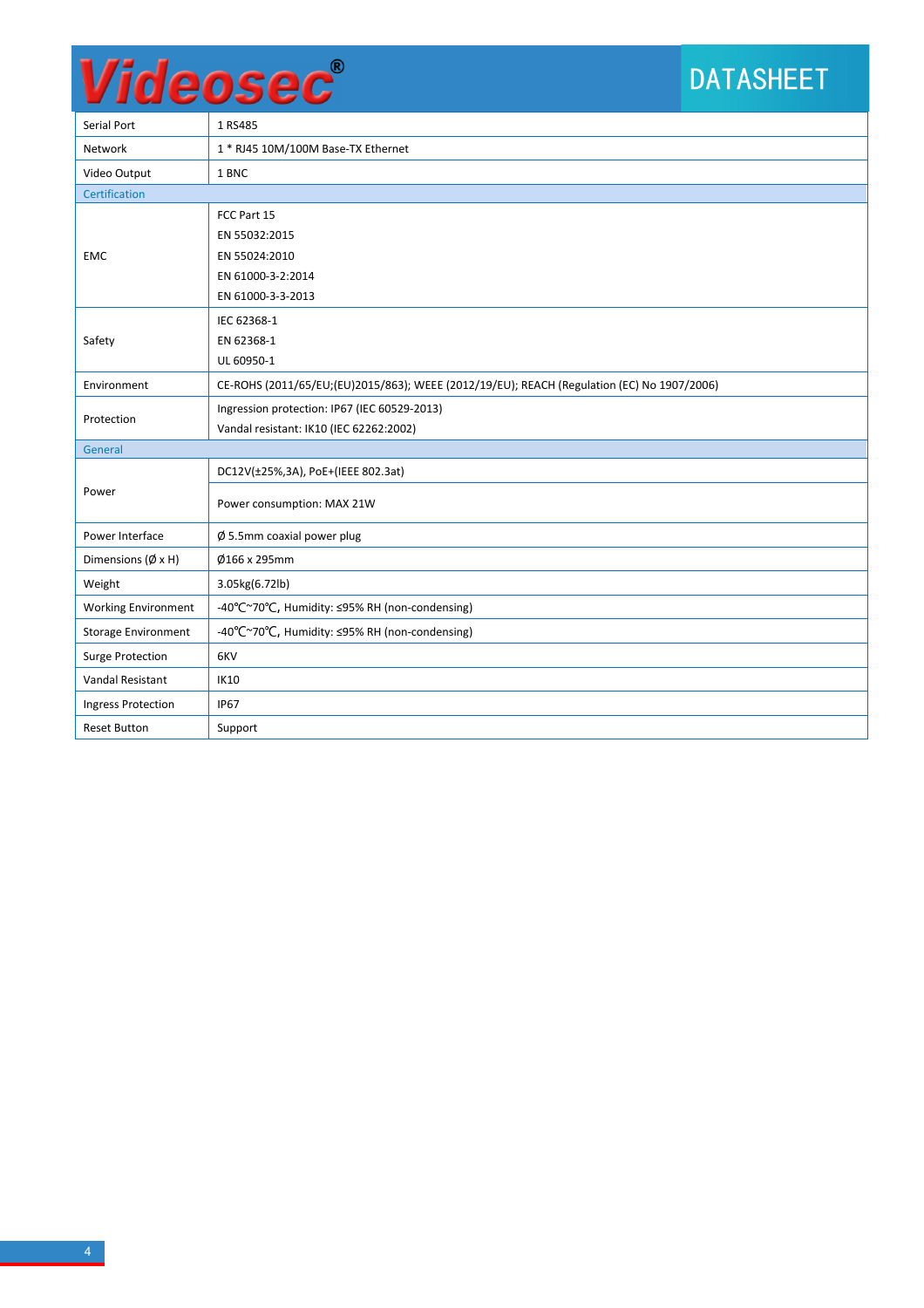

#### **Dimensions**



#### Accessories









TR-SE45-IN TR-UP08-A-IN/TR-UP08-B-IN TR-UC08-A-IN/ TR-UC08-B-IN